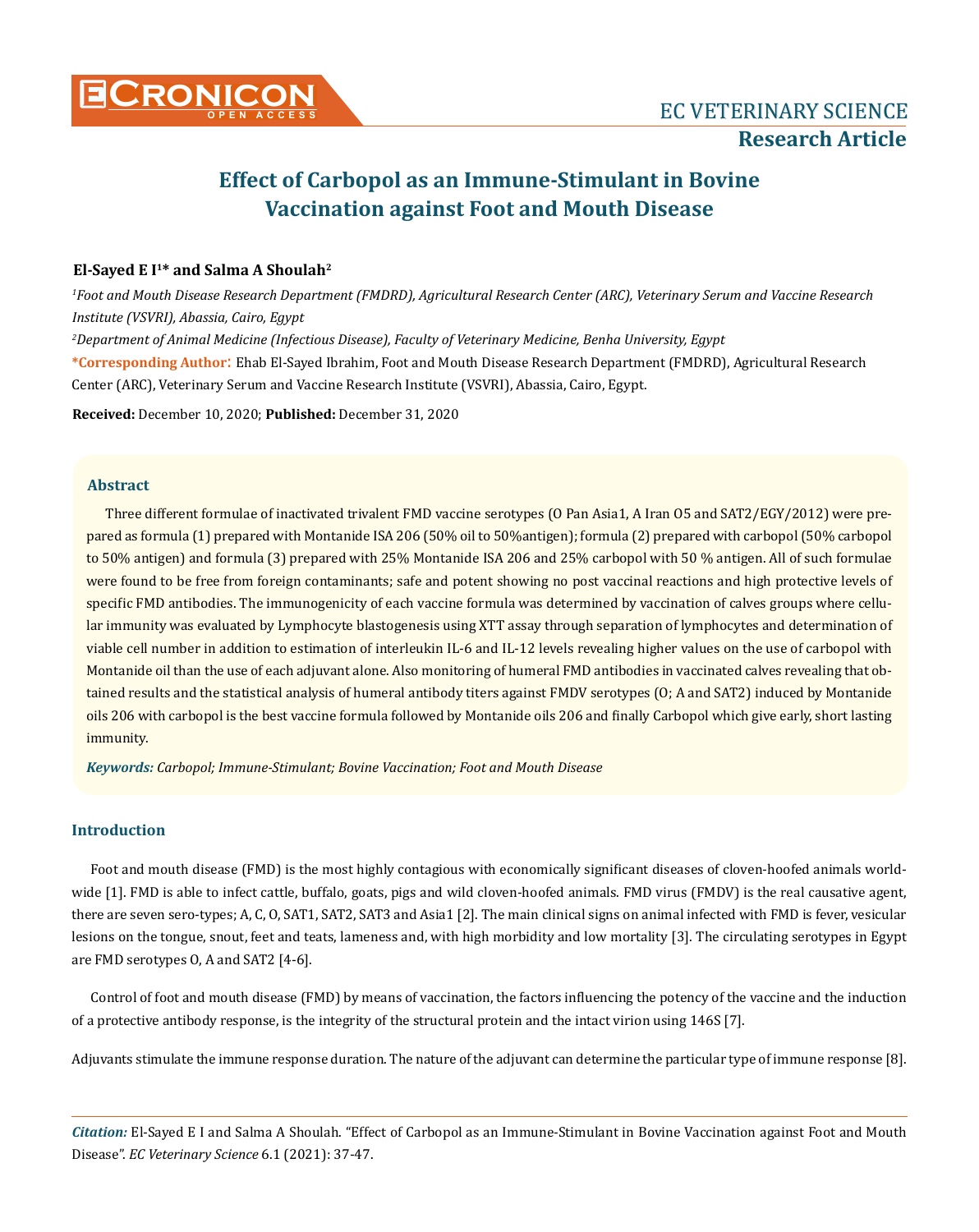The Capturing of soluble immune mediators such as cytokines and chemokines could result in good intercellular signaling and into more efficient leukocyte recruitment to the site of vaccine delivery. Alternatively, carbopol action could rely on nonimmune cells, whose role in promoting immunity would be revealed in subsequent time [8]. Carbopol was tested, as previous uses in horses [9,10], pigeons and swine [11]. The criteria of adjuvant of polyacrylic acids, designated by the term carbopols, may vary greatly with the number of carboxyl groups present in the final molecule. It was shown that Carbopol 934 is actually immunogenic and may be a relevant alternative to oil in avian species for which safety is a major concern). Aluminum hydroxide was proved to be less immunogenic than Carbopol and the last was totally safe by vaccination the young goslings with inducing a good serological response [12].

In a trail to improve rabies vaccine's immunogenicity, water-soluble acrylic acid (carbopol) was used as an adjuvant in the prepared vaccine. The potency test of the prepared vaccine revealed that it is potent and efficient [13].

The use of carbopol as an adjuvant can induce robust humoral immunity and T-cell responses to some subunit vaccines [9].

Polyacrylic acid polymers termed carbopols have been evaluated as adjuvants in animal vaccines [8,9,14-17]. These reports suggest that no side effect in mammals using carbopols. To yield potentially high immune response made combination to carbopols with other adjuvant formulations such as MF59 [18,19]. It was studied that effect of Carbopol which giving strong T cell and B cell responses in mice, with protection against influenza infection, also anti-tumor responses and without any sign of toxicity in mice [20].

 Adding of carbopol for animals vaccine result in systemic adjuvant activity including proinflammatory T cell sensitization, fast leukocyte recruitment, proinflammatory cytokine secretion with antigen capture fastly by the inflammatory monocytes [21].

#### **Aim of the Study**

The main goal of this work is the enhancement of the immunogenicity of the trivalent FMD vaccine using carbopol as adjuvant aiming to provide bovines with high protective immunity with long duration to safe such animals to avoid the great dramatic economic losses caused by the virus infection.

# **Materials and Methods**

#### **Animals**

160 healthy calves of 8 months of age in two localities and free from FMD type O/Pan Asia, A/IranO5 and SAT2/Egypt 2012 antibodies as screened by serum neutralization test and indirect ELISA.

### **FMD virus strains:**

Local FMDV serotypes (A Iran O5, O Pan Asia1 and SAT2/EGY/2012) were inoculated to propagate in BHK21 to prepare virus fluid were supplied by FMDV department, VSVRI. All serotypes were confirmed by the World Reference Laboratory for FMD, Pirbright London, UK.

#### **Cell culture**

Baby Hamster kidney cell line (BHK21) was propagated and maintained using Eagle's Minimum Essential Medium (MEM) supplied with 8-10% new born calf serum as described by [22] and used for SNT, virus propagation and titration for vaccine preparation.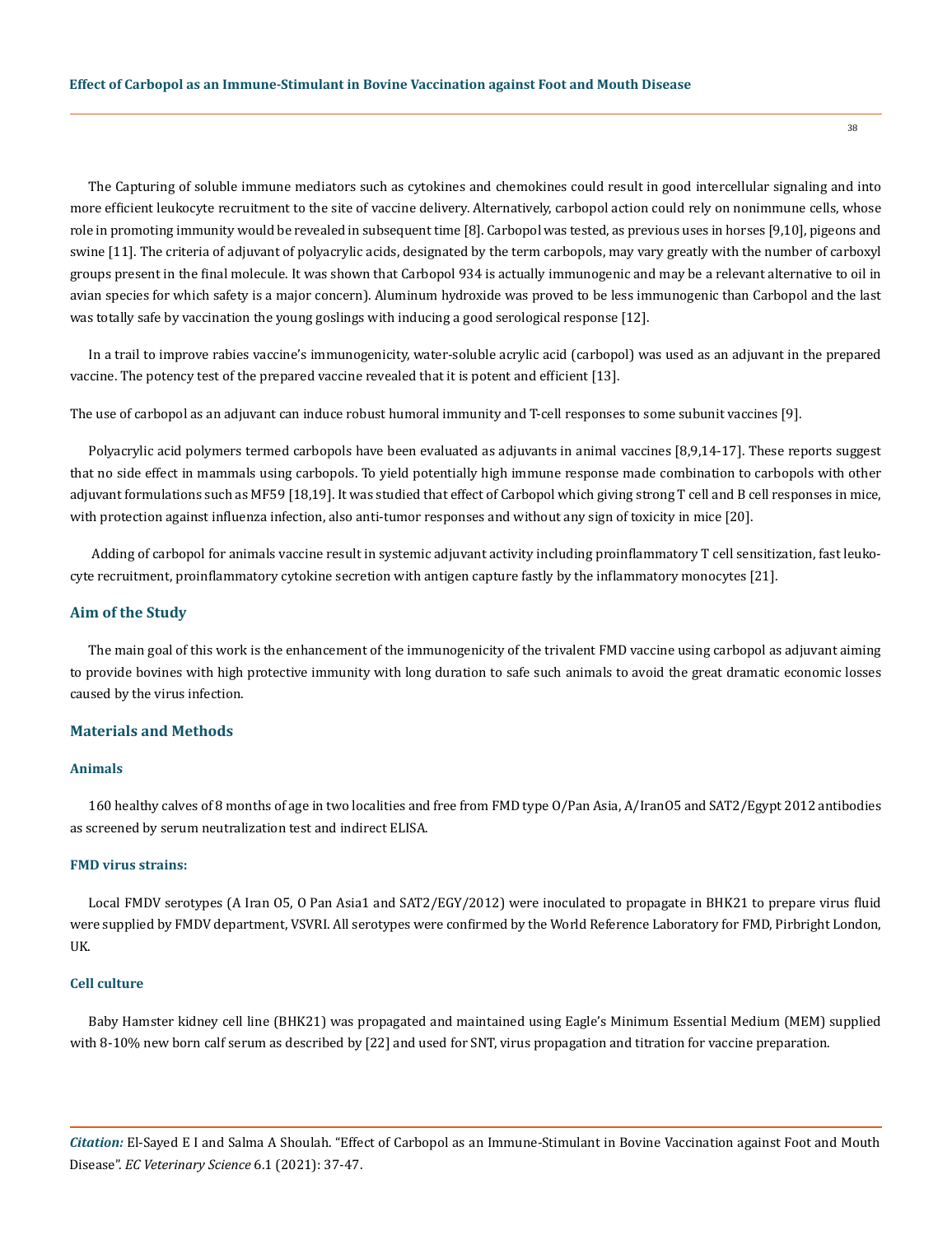#### **Virus infectivity and antigenicity**

Titration of the virus was carried out for the FMDV serotypes and the infectivity titer was calculated in  $log_{10}$  (TCID<sub>50</sub>) as described by [23] and the CFT was carried out according to [24].

#### **Virus purification**

Centrifugation using cooling centrifuge at 3000 rpm for 20 min was done to the harvested FMDV culture medium infected BHK21 to remove cell debris.

#### **Virus inactivation**

FMDV serotypes (A Iran O5, O Pan Asia1 and SAT2/EGY/2012) at their seventh passage on BHK21 cell line with an infectivity titer of  $10^8\,\mathrm{TCID}_{50}/$ dose were subjected to inactivation process by a combination of  $0.04\%$  formaldehyde and  $1$  mM binary ethyleneimine (BEI) as the method described by [25,26]. To neutralize the effect of BEI was added 20% of sodium thiosulfate in a final concentration of 2% and also to neutralize the excess of formalin was added 20% of sodium bisulfite in a final concentration of 2%

#### **Used adjuvants**

Carbopol adjuvant used in this experiment was provided by Lubrizol Co. as a fluffy white powder. It was dissolved in hot water to prepare 0.5% aqueous stock solutions, sterilized by autoclaving at 121°C for 20 minutes, then stored at 4°C until further use (United States Pharmacopeial Convention, 1990).

Montanide ISA206 was supplied from Seppic, Paris, France.

#### **Preparation of inactivated vaccines**

Mixing of the inactivated FMDV serotypes for vaccine preparation was carried out confirming that each dose should contains not less than  $10^9\,\mathrm{TCID}_{\mathrm{so}}$ /dose and 2.4 $\mu$ g 146S antigen content from each FMD virus strain.

#### **Formulation of the prepared experimental vaccine batches**

Three formulae of trivalent inactivated FMD vaccine were prepared using the mentioned adjuvants as follow:

- Formula (1) was prepared with Montanide ISA 206 (50% oil to 50% antigen).
- Formula (2) was prepared with carbopol (50% carbopol to 50% antigen).
- Formula (3) was prepared with 25% Montanide ISA 206 and 25% carbopol with 50 % antigen.

# **Quality control testing of the prepared FMD trivalent vaccine formulae**

#### **Viscosity testing**

The viscosities of the three prepared vaccine formulae were measured according to the work of Stone [27] where vaccine samples were placed out from the storage at 4°C and allowed to equilibrate to room temperature then 1 ml of each sample was drawn into a 1-ml pipette, and then the time required for 0.4 ml of the sample to flow out of the vertically positioned pipette was recorded.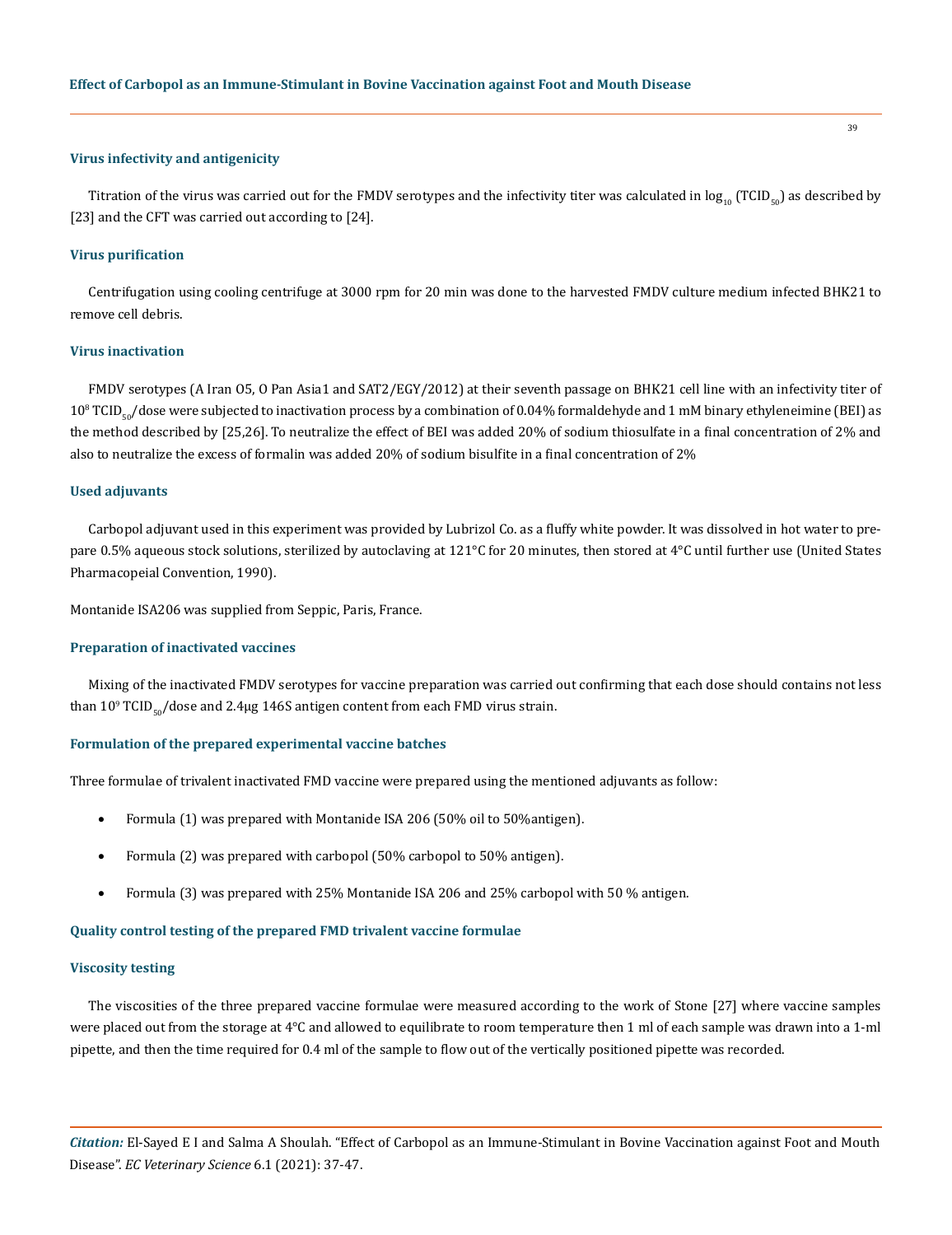#### **Sterility and safety testing**

The prepared vaccine batches were tested for their freedom of aerobic and anaerobic bacteria; fungal and mycoplasma contaminants by culturing the samples on Sabouraud's, Nutrient agar, thioglycolate broth, phenol dextrose media and mycoplasma medium and the safety of such preparation was done in baby mice according to the directions of [28].

40

#### **Potency test**

#### **Calves vaccination**

Includes 160 calves at a private farm at El-Fayoum Governorate divided into 4 groups (50 calves/group in the first three group and 10 calves in the  $4<sup>th</sup>$  group) as follow:

- Group (1) was vaccinated with the trivalent oil FMD.
- Group (2) was vaccinated with the trivalent carbopol FMD vaccine.
- Group (3) was vaccinated with the trivalent oil-carbopol FMD vaccine.

The used vaccine dose of each vaccine formula was 3 ml/animal inoculated subcutaneously.

While Group (4) was kept without vaccination as negative control group.

Assessment the humeral immune response to the formulated FMD vaccine was carried out on collected serum samples from the all cattle (vaccinated and non-vaccinated) to follow up the antibody titers against the serotypes of FMDV (A Iran O5, O Pan Asia1 and SAT 2/ EGY/2012) using serum neutralization test (SNT) using the microtiter technique as mentioned by [29] and indirect ELISA as described by [30]. SNT and ELISA were carried out on serum samples collected on week intervals up to 4 weeks; on 2 weeks interval up to 16 weeks then on 4 weeks intervals up to 36 weeks post vaccination.

#### **Assessment the cell mediated immunity**

Heparinized blood samples were obtained from experimental animals at day 0, 3, 7, 14, 21 and 28 post vaccination for assay of cell mediated immunity, and estimation of IL-6 and IL-12.

Assessment the cellular immunity Lymphocyte blastogenesis by XTT assay according to [31,32] by separation of lymphocytes as mentioned by [33,34] and estimation to viable cell number according to the following formula cited by [35].

According to the viable cell count, the viable lymphocytes were adjusted to a concentration of 5 x  $10^{\circ}$  cells/ml suspended in RPMI medium containing 10% fetal calf serum (FCS). This step was followed by using cell proliferation kit (XTT kit) and setting up of lymphocyte as described by [36].

Estimation of interleukin IL-6 and IL-12 levels in the serum of vaccinated and control calves was carried out using bovine IL-6 ELISA Kit Catalog No. MBS701893 and bovine IL-12 ELISA Kit Catalog No. MBS738336 supplied by Biosource Company, San Diego, California, USA.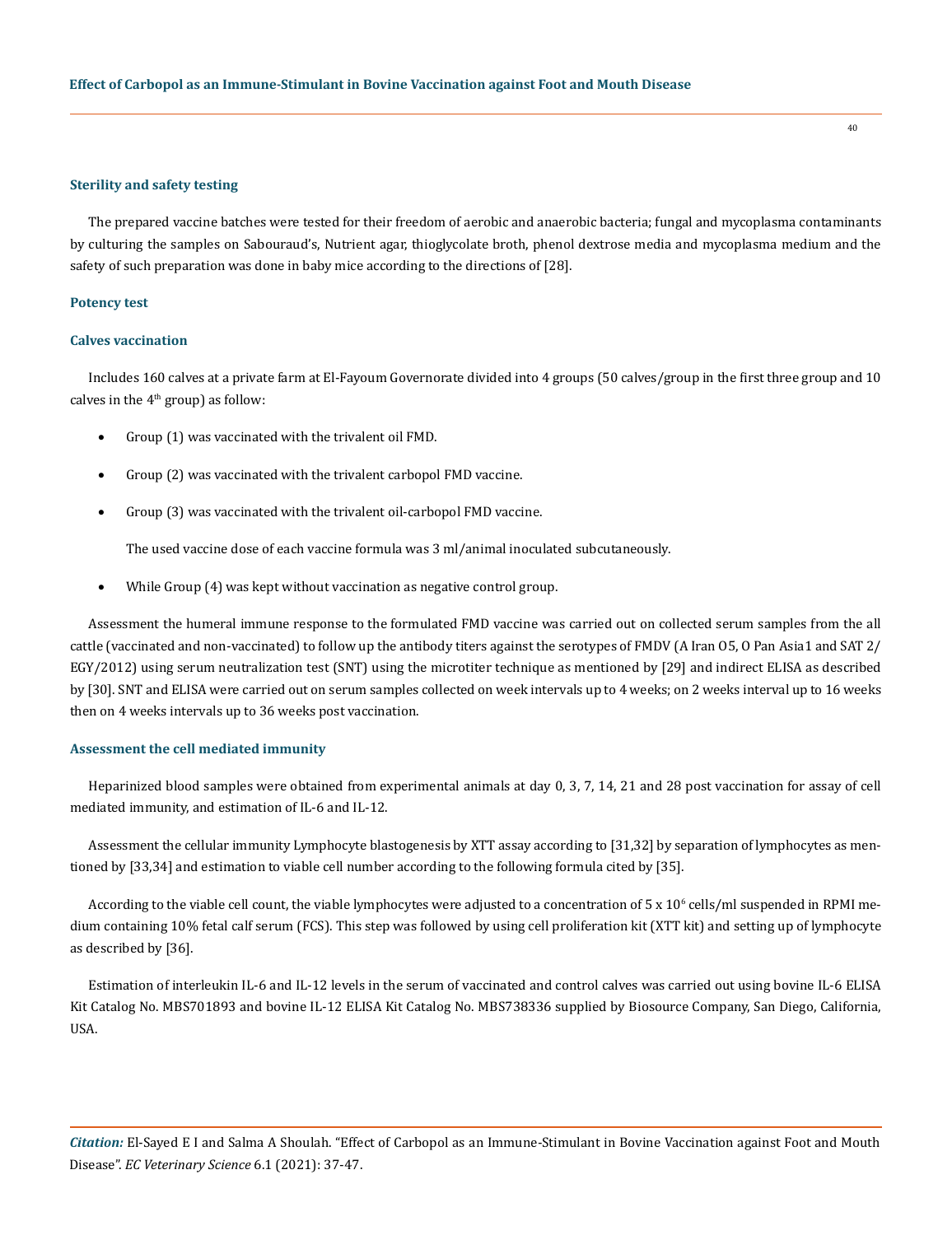#### **Statistical analysis**

 Data were analyzed using analysis of variance (ANOVA) in the SPSS-12 statistical software package for P.C.S. Duncan's multiple range tests at  $P < 0.05\%$ .

# **Results and Discussion**

The cellular immune response of calve groups to the prepared three different trivalent FMD vaccine formulae, assessment of the lymphocyte blastogenesis, IL-6 and IL-12 levels revealed induction of early protection against FMDV with rapid assimilation of appropriate innate immune defense, leading to the enhanced of specific immune responses [37]. Table 1 illustrated the cellular immune response of calves to the inactivated FMD ISA 206 oil vaccine (Formula-1) showed increasing mean delta optical density of lymphocyte blastogenesis assay at day 1, 3, 7, 14, 21 and 28 DPV from 0.32 at the day 1 to reach its maximum value (0.95) at the 14<sup>th</sup> DPV then declined at the 28<sup>st</sup> DPV (0.76), but in calves vaccinated with inactivated FMD carbopol vaccine (Formula-2), showed an increase in the mean value from (0.31) at the day 1 to reach its maximum value (0.90) at the  $14<sup>th</sup>$  DPV then declined at the  $21<sup>st</sup>$  DPV (0.79) while the inactivated FMD Montanide 206 oil and carbopol (Formula-3) revealed increasing from 0.41 at the day 1 to reach its maximum value (1.15) at the 7<sup>th</sup> DPV then declined at the  $14<sup>th</sup>$  DPV (1.10), but the control calves remain mean delta optical density of lymphocyte blastogenesis assay around 0.10 to 0.13 allover the time of estimation.

| <b>Calves</b> |           |                     |                     | Delta optical density of lymphocyte blastogenesis/DPV* |            |            |
|---------------|-----------|---------------------|---------------------|--------------------------------------------------------|------------|------------|
| groups        | $1st$ DPV | 3 <sup>th</sup> DPV | 7 <sup>th</sup> DPV | 14 <sup>th</sup> DPV                                   | $21st$ DPV | $28th$ DPV |
| Group-1       | 0.32      | 0.45                | 0.67                | 0.95                                                   | 0.81       | 0.76       |
| Group-2       | 0.31      | 0.42                | 0.64                | 0.90                                                   | 0.79       | 0.72       |
| Group-3       | 0.41      | 0.82                | 1.15                | 1.10                                                   | 0.97       | 0.80       |
| Group-4       | 0.10      | 0.12                | 0.13                | 0.12                                                   | 0.13       | 0.10       |

*Table 1: Mean delta optical density of lymphocyte blastogenesis assay in calves vaccinated with the prepared trivalent FMD vaccine formulae.*

Table 2 illustrated the cellular immune response through assessment of interleukin-6 (IL6) of calves to the inactivated FMD ISA 206 oil vaccine (Formula-1) revealed increasing of mean value of IL6 at day 1, 3, 7, 14, 21 and 28 DPV from (0.89) at the day 1 to reach its maximum value (3.78) at the 14<sup>th</sup> DPV then declined at the 21<sup>st</sup> DPV (3.62), but in calves vaccinated with inactivated FMD carbopol vaccine (Formula-2), showed an increase in the mean value of IL6 from  $(0.85)$  at the day 1 to reach its maximum value  $(3.71)$  at the  $14<sup>th</sup> DPV$ then declined at the 21<sup>st</sup> DPV (3.57) while the inactivated FMD Montanide 206 oil and carbopol (Formula-3) revealed increasing in the mean value of IL6 from (1.43) at the day 1 to reach its maximum value (4.78) at the 7<sup>th</sup> DPV then declined at the 14<sup>th</sup> DPV (3.97). While the control negative non vaccinated calves' group, the mean value of IL6 remain around (0.39 to 0.48) allover the time of assessment.

| <b>Calves</b> |            |                     |                     | IL-6 $(ng/ml)$ at DPV* |            |            |
|---------------|------------|---------------------|---------------------|------------------------|------------|------------|
| groups        | $1st$ DPV* | 3 <sup>th</sup> DPV | 7 <sup>th</sup> DPV | $14th$ DPV             | $21st$ DPV | $28th$ DPV |
| Group-1       | 0.89       | 1.44                | 2.11                | 3.78                   | 3.62       | 3.17       |
| Group-2       | 0.85       | 1.40                | 2.01                | 3.71                   | 3.57       | 3.02       |
| Group-3       | 1.43       | 2.51                | 4.78                | 3.97                   | 3.81       | 3.43       |
| Group-4       | 0.40       | 0.35                | 0.32                | 0.3                    | 0.39       | 0.4        |

*Table 2: Interleukin-6 immune response expressed as mean delta optical density of calves vaccinated with the prepared trivalent FMD vaccine formulae.*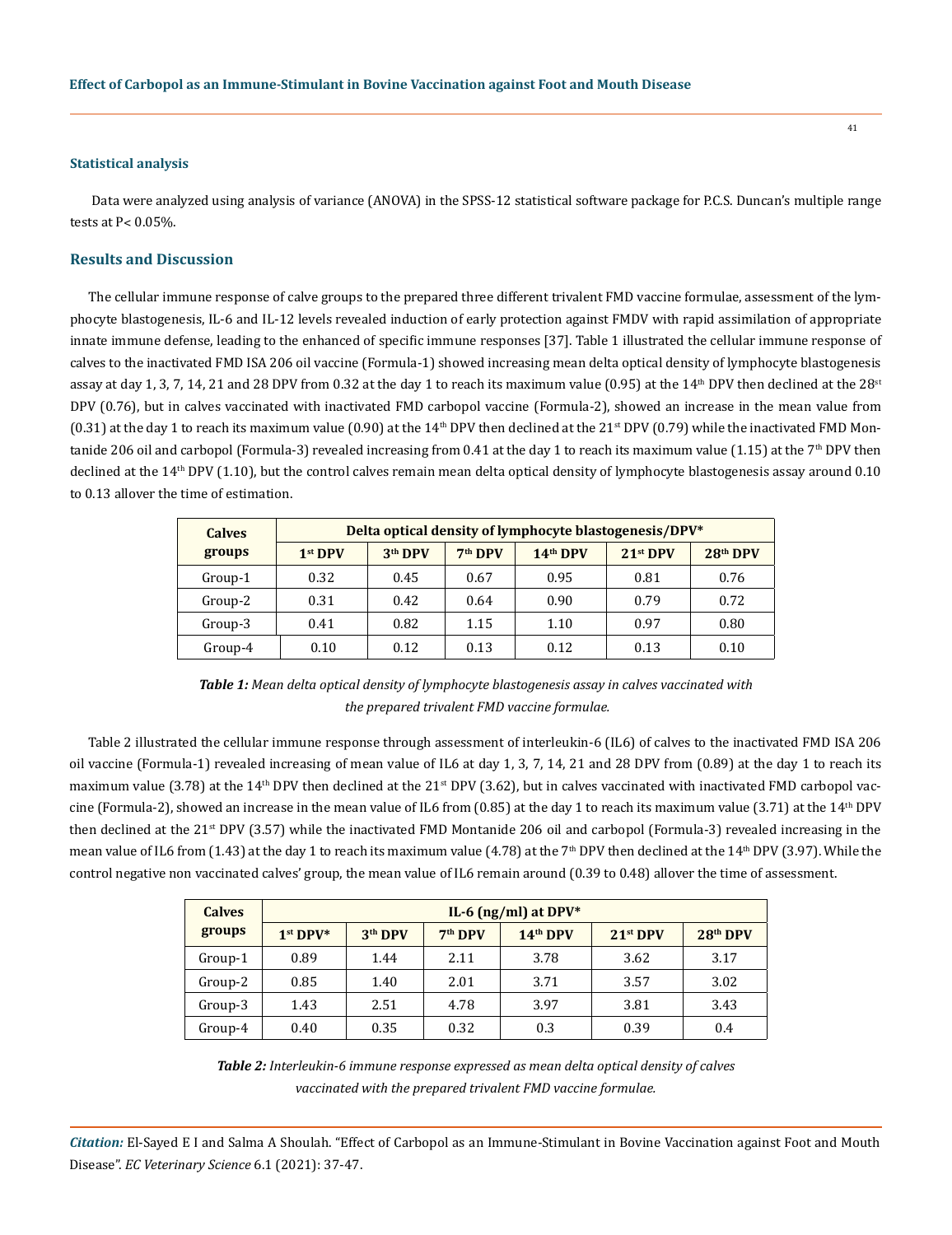From the above results and the statistical analysis of cellular immunity, it is revealed that the FMD vaccine adjuvanted with Montanide ISA 206 and Carbopol showed a higher post vaccinal cellular immune response than that adjuvanted with each adjuvant separately, indicating that addition of carbopol has a great impact on the post vaccinal cellular immune response in agreement with what stated by [21]. Also these results came parallel with [38,39] who mentioned that cell mediated immune response was a constitute of immune response against FMD virus, and in agreement in some points with [38,40-44] who mentioned that the Delta optical density of lymphocyte blastogenesis assay and interleukin6 at day 0, 3, 7, 14, 21 and 28 days post vaccination (DPV) showed that a significant difference between vaccinated and control groups started at 3<sup>rd</sup> DPV and increased gradually till 21<sup>st</sup> DPV using trivalent FMD Montanide inactivated vaccine and also agreed with [12] who proved that Carbopol more immunogenic than aluminum hydroxide when administered to young goslings and breeders alike. Carbopol adjuvanted vaccine induced a high serological response.

42

| <b>Calves</b> |           |         |                     | IL-12 (ng/ml) at DPV* |            |            |
|---------------|-----------|---------|---------------------|-----------------------|------------|------------|
| groups        | $1st$ DPV | 3rd DPV | 7 <sup>th</sup> DPV | 14 <sup>th</sup> DPV  | $21st$ DPV | $28th$ DPV |
| Group-1       | 4.4       | 4.61    | 5.15                | 6.2                   | 5.3        | 4.9        |
| Group-2       | 4.3       | 4.56    | 5.1                 | 6.3                   | 5.2        | 4.8        |
| Group-3       | 4.6       | 5.6     | 7.5                 | 5.8                   | 5.5        | 5.3        |
| Group-4       | 4.1       | 4.3     | 4.1                 | 4.2                   | 4.3        | 4.1        |

*Table 3: Interleukin-12 immune response expressed as mean delta optical density of calves vaccinated with the prepared trivalent FMD vaccine formulae. \*DPV: Days Post Vaccination Group (1) vaccinated with the trivalent oil FMD.* 

*Group (2) vaccinated with the trivalent carbomer FMD vaccine. Group (3) vaccinated with the trivalent oil-carbomer FMD vaccine.* 

*Group (4) kept without vaccination as negative control group.* 

Assessment of the humeral immune response against FMDV serotype (O) antibody titer in vaccinated calves with prepared oil adjuvant vaccine formulae using SNT and ELISA data (Table 4 and 5) showed differences in the intensity, onset and duration of the FMD serotype O antibodies. The onset of antibody protective titer, the inactivated FMD ISA 206 oil vaccine induced titers of  $(1.75 \pm 0.13^{\circ}$ by SNT and 2.05 ± 0.125<sup>a,c</sup> log<sub>10</sub> by ELISA) in the 2<sup>nd</sup> WPV and inactivated FMD carbopol vaccine induced titers of (1.52 ± 0.06<sup>a,b</sup> by SNT and 1.82 ± 0.05<sup>a,b</sup> log<sub>10</sub> by ELISA) in the 1<sup>st</sup> WPV while inactivated FMD ISA 206 oil with Carbopol vaccine showed earlier immune response in the 1<sup>st</sup> WPV (1.62 ± 0.102<sup>a,c</sup> by SNT, 1.92 ± 0.105<sup>a,c</sup> log<sub>10</sub> by ELISA). The peak of the protective antibody titers by the inactivated FMD ISA 206 oil vaccine (3.02 ± 0.60<sup>a,b</sup> by SNT and 3.32 ± 0.55<sup>a,b</sup> log<sub>10</sub> by ELISA) appeared in the 12<sup>nd</sup> WPV and by the inactivated FMD carbopol vaccine (2.12 ± 0.137ª as SNT and 2.42 ± 0.122ª log<sub>10</sub> as ELISA) in the 10<sup>th</sup> WPV while the inactivated FMD ISA 206 oil carbopol vaccine induced the peak of antibody titers in the 10<sup>th</sup> WPV (3.44 ± 0.093° by SNT, 3.74 ± 0.083° log<sub>10</sub> by ELISA). The duration of the type-O antibody protective titers , the inactivated FMD ISA 206 oil vaccine showed protective titers of  $(1.6 \pm 0.12^{\alpha c}$  by SNT and  $1.9 \pm 0.17^{\alpha c} \log_{10}$  by ELISA) up to the 34<sup>th</sup> WPV and also those induced by the inactivated FMD carbopol vaccine (1.51 ± 0.060<sup>a,b</sup> as SNT and 1.81 ± 0.05<sup>a,b</sup> log<sub>10</sub> as ELISA) up to the 24<sup>th</sup> WPV while inactivated FMD ISA 206 oil carbopol vaccine showed later protective antibody titers in the 36<sup>th</sup> WPV (1.5 ± 0.071<sup>b,c</sup> by SNT and 1.8 ± 0.051<sup>b,c</sup> log<sub>10</sub> by ELISA).

| <b>Calves</b> |                |                |                   |                   |                   |               |                      |                      |                   |                        |                      | FMD type-O serum neutralizing antibody titers ( $log_{10}/ml$ ) /WPV* |                   |                   |               |                      |                   |
|---------------|----------------|----------------|-------------------|-------------------|-------------------|---------------|----------------------|----------------------|-------------------|------------------------|----------------------|-----------------------------------------------------------------------|-------------------|-------------------|---------------|----------------------|-------------------|
| groups        | $0WPV \pm$     | $1W \pm$       | $2W \pm$          | 3W <sub>±</sub>   | $4W \pm$          | $6W \pm$      | $8W \pm$             | $10W \pm$            | $12W \pm$         | $14W \pm$              | $16W \pm$            | $20W \pm$                                                             | $24W \pm$         | $28W \pm$         | $32W \pm$     | $34W \pm$            | $36W \pm$         |
|               | <b>SE</b>      | <b>SE</b>      | <b>SE</b>         | <b>SE</b>         | <b>SE</b>         | <b>SE</b>     | <b>SE</b>            | <b>SE</b>            | <b>SE</b>         | <b>SE</b>              | <b>SE</b>            | <b>SE</b>                                                             | <b>SE</b>         | <b>SE</b>         | <b>SE</b>     | <b>SE</b>            | <b>SE</b>         |
| Group-1       | $0.3 \pm$      | $1.31 \pm$     | $1.75 \pm$        | $1.89 \pm$        | $2.35 \pm$        | $2.51 \pm$    | $2.86 \pm$           | $2.94 \pm$           | $3.02 \pm$        | $2.84 \pm$             | $2.63 \pm$           | $2.42 \pm$                                                            | $2.27 \pm$        | $2.04 \pm$        | $.79 \pm$     | $1.6 \pm$            | $1.26 \pm$        |
|               | $0.15^{\circ}$ | $0.08^{a,c}$   | 0.13 <sup>a</sup> | 0.06 <sup>b</sup> | $0.90^{a,b}$      | 0.056a        | 0.006 <sup>b</sup>   | 0.030c               | $0.60^{a,b}$      | 0.56 <sup>a</sup>      | $0.73^{a,b}$         | 0.60 <sup>c</sup>                                                     | 0.80 <sup>a</sup> | $0.01^{a,b}$      | 0.64c         | $0.12^{a,c}$         | $0.105^{a,b}$     |
| Group-2       | $0.45 \pm$     | $1.52 \pm$     | $1.64 \pm$        | $1.71 \pm$        | $1.82 \pm$        | $.89 \pm$     | $1.92 \pm$           | $2.12 \pm$           | $.98 \pm$         | $1.82 \pm$             | $1.65 \pm$           | $1.59 \pm$                                                            | $1.51 \pm$        | $.32 \pm$         | $.15 \pm$     | $0.98 \pm$           | $0.45 \pm$        |
|               | $0.14^a$       | $0.06^{a,b}$   | 0.13 <sup>b</sup> | $0.105^{a,c}$     | $0.015^{a,b}$     | $0.15^{a,b}$  | $0.105^{a,c}$        | $0.137$ <sup>a</sup> | $0.105^{a,c}$     | $0.093$ <sup>a,l</sup> | $0.047$ <sup>c</sup> | $0.102^{a,c}$                                                         | $0.060^{a,b}$     | 0.129a            | 0.090c        | 0.088 <sup>b</sup>   | $0.075^{a,b}$     |
| Group-3       | $0.3 \pm$      | $1.62 \pm$     | $1.86 \pm$        | $1.98 \pm$        | $2.45 \pm$        | $2.82 \pm$    | $3.01 \pm$           | $3.44 \pm$           | $3.15 \pm$        | $2.92 \pm$             | $2.71 \pm$           | $2.62 \pm$                                                            | $2.42 \pm$        | $2.14 \pm$        | $1.98 \pm$    | $1.88 \pm$           | $1.5 \pm$         |
|               | $0.13^{a}$     | $0.102^{a,c}$  | 0.076a            | $0.081^{\circ}$   | 0.050a            | $0.105^{a,c}$ | $0.066$ <sup>a</sup> | 0.093c               | 0.083c            | $0.114^{a,t}$          | $0.105^{a,c}$        | $0.009^{a,b}$                                                         | $0.075^{\rm b}$   | $0.109^{a,b}$     | $0.114^{a,c}$ | $0.108$ <sup>a</sup> | $0.071^{b,c}$     |
| Group-4       | $0.3 \pm$      | $0.3 \pm$      | $0.4 \pm$         | $0.3 \pm$         | $0.4 \pm$         | $0.4 \pm$     | $0.4 \pm$            | $0.3 \pm$            | $0.3 \pm$         | $0.3 \pm$              | $0.3 \pm$            | $0.3 \pm$                                                             | $0.3 \pm$         | $0.3 \pm$         | $0.3 \pm$     | $0.3 \pm$            | $0.3 \pm$         |
|               | 0.17a          | $0.14^{\circ}$ | $0.15^{\circ}$    | $0.12^{\rm a}$    | 0.19 <sup>a</sup> | $0.14^{a}$    | $0.14^{a}$           | $0.15^{a}$           | 0.16 <sup>a</sup> | 0.17 <sup>a</sup>      | 0.16 <sup>a</sup>    | 0.14 <sup>a</sup>                                                     | $0.15^{\circ}$    | 0.17 <sup>a</sup> | $0.18^{a}$    | $0.15^{\rm a}$       | 0.18 <sup>a</sup> |

| Table 4: Mean FMD type-O serum neutralizing antibody titers in different vaccinated calves' groups. |  |  |  |
|-----------------------------------------------------------------------------------------------------|--|--|--|
|-----------------------------------------------------------------------------------------------------|--|--|--|

| <b>Calves</b> |                |               |                   |                   |                |                      |                      |                      |                   | FMD type-O ELISA antibody titer $(\log_{10}/\text{ml})$ /WPV* |              |                |                 |                   |               |                   |               |
|---------------|----------------|---------------|-------------------|-------------------|----------------|----------------------|----------------------|----------------------|-------------------|---------------------------------------------------------------|--------------|----------------|-----------------|-------------------|---------------|-------------------|---------------|
| groups        | $0WPV*$        | $1W \pm$      | $2W \pm$          | $3W \pm$          | $4W \pm$       | $6W \pm$             | $8W \pm$             | $10W \pm$            | <b>12W</b>        | $14W \pm$                                                     | 16W          | $20W \pm$      | $24W \pm$       | $28W \pm$         | $32W \pm$     | $34W \pm$         | $36W \pm$     |
|               | $±$ SE         | <b>SE</b>     | <b>SE</b>         | <b>SE</b>         | <b>SE</b>      | <b>SE</b>            | <b>SE</b>            | <b>SE</b>            | $±$ SE            | <b>SE</b>                                                     | $±$ SE       | <b>SE</b>      | <b>SE</b>       | <b>SE</b>         | <b>SE</b>     | <b>SE</b>         | <b>SE</b>     |
| Group-1       | $0.6 \pm$      | $1.61 \pm$    | $2.05 \pm$        | $2.19 \pm$        | $2.65 \pm$     | $2.81 \pm$           | $3.16 \pm$           | $3.24 \pm$           | $3.32 \pm$        | $3.14 \pm$                                                    | $2.93 \pm$   | $2.72 \pm$     | $2.57 \pm$      | $2.34 \pm$        | $2.09 \pm$    | $1.9 \pm$         | $1.56 \pm$    |
|               | $0.15^{\rm a}$ | $0.06^{a,b}$  | $0.125^{a,c}$     | 0.13 <sup>a</sup> | $0.22^{a,b}$   | $0.044$ <sup>a</sup> | 0.0.09 <sup>b</sup>  | 0.035c               | $0.55^{a,b}$      | $0.75^{\rm a}$                                                | $0.64^{a,b}$ | 0.65c          | 0.74a           | $0.05^{a,b}$      | $0.53^{a,c}$  | $0.17^{a,b}$      | $0.10^{a,b}$  |
| Group-2       | $0.75 \pm$     | $1.82 \pm$    | $1.94 \pm$        | $2.01 \pm$        | $2.12 \pm$     | $2.19 \pm$           | $2.22 \pm$           | $2.42 \pm$           | $2.28 \pm$        | $2.12 \pm$                                                    | $1.95 \pm$   | $1.89 \pm$     | $1.81 \pm$      | $1.62 \pm$        | $1.45 \pm$    | $1.28 \pm$        | $0.75 \pm$    |
|               | $0.15^{\rm a}$ | $0.05^{a,b}$  | $0.15^{b}$        | $0.095^{a,c}$     | $0.07^{a,b}$   | $0.10^{\rm a}$       | $0.085$ <sup>a</sup> | $0.122$ <sup>a</sup> | 0.04 <sup>a</sup> | $0.084^{\text{a,b}}$                                          | $0.03^{a,c}$ | $0.105^{a,c}$  | $0.05^{a,b}$    | 0.13 <sup>a</sup> | 0.05c         | 0.07 <sup>b</sup> | $0.06^{a,b}$  |
| Group-3       | $0.6 \pm$      | $1.92 \pm$    | $2.16 \pm$        | $2.28 \pm$        | $2.75 \pm$     | $3.12 \pm$           | $3.31 \pm$           | $3.74 \pm$           | $3.45 \pm$        | $3.22 \pm$                                                    | $3.01 \pm$   | $2.92 \pm$     | $2.72 \pm$      | $2.44 \pm$        | $2.28 \pm$    | $2.18 \pm$        | $1.8 \pm$     |
|               | $0.15^{\circ}$ | $0.105^{a,c}$ | 0.06 <sup>a</sup> | 0.07 <sup>a</sup> | $0.06^{a,c}$   | $0.10^{a,c}$         | $0.043^{\circ}$      | 0.083c               | 0.06 <sup>c</sup> | $0.12^{a,b}$                                                  | $0.10^{a,c}$ | $0.006^{a,b}$  | $0.065^{\rm b}$ | $0.105^{a,b}$     | $0.115^{a,c}$ | $0.105^{a}$       | $0.051^{b,c}$ |
| Group-4       | $0.6 \pm$      | $0.6 \pm$     | $0.7 \pm$         | $0.6 \pm$         | $0.7 \pm$      | $0.7 \pm$            | $0.7 \pm$            | $0.6 \pm$            | $0.6 \pm$         | $0.6 \pm$                                                     | $0.6 \pm$    | $0.6 \pm$      | $0.6 \pm$       | $0.6 \pm$         | $0.6 \pm$     | $0.6 \pm$         | $0.6 \pm$     |
|               | $0.15^{a}$     | $0.12^{a}$    | $0.14^{a}$        | $0.15^{a}$        | $0.13^{\rm a}$ | $0.15^{a}$           | $0.14^{a}$           | $0.15^{a}$           | $0.15^{a}$        | 0.13 <sup>a</sup>                                             | 0.17a        | $0.14^{\circ}$ | $0.13^{a}$      | $0.12^{a}$        | $0.14^{a}$    | $0.13^{a}$        | $0.15^{a}$    |

*Table 5: Mean FMD type-O ELISA titer in different vaccinated calves' groups.*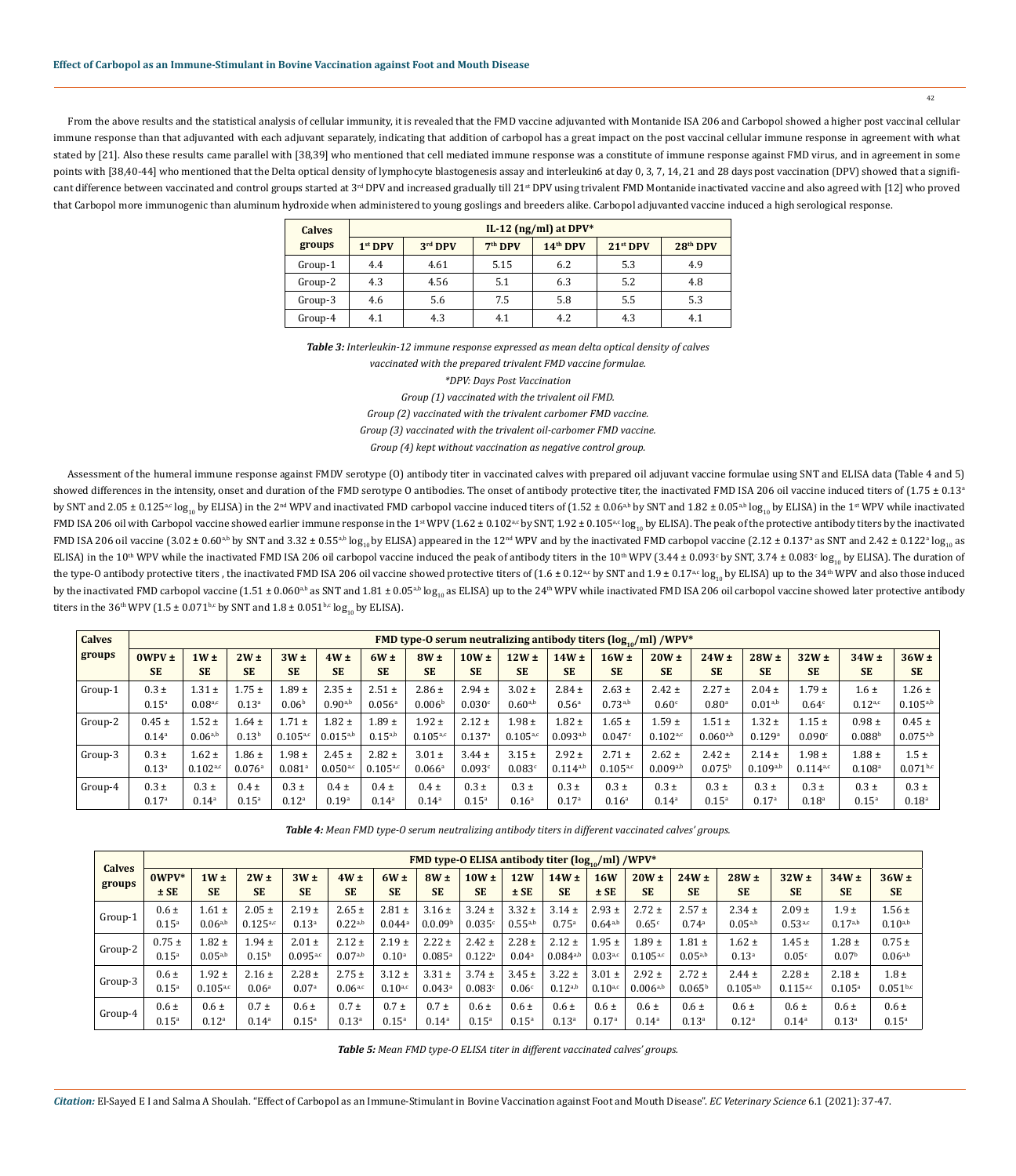From the above results and the statistical analysis of humeral antibody titers against FMDV serotype O revealed that the Montanide oils 206 with carbopol is the best vaccine formula which induced earlier, long lasting immunity then Montanide oils 206 and finally Carbopol which give early, short lasting immunity.

The antibody titer of FMD is considered high protective using SNT and ELISA as recommended by [28] as 1.5 log<sub>10</sub> by SNT and 1.8 log<sub>10</sub> by ELISA.

FMDV serotype (A) antibody titers induced in vaccinated calves with the different prepared vaccine formulae are determined by using SNT and ELISA data (Table 6 and 7) showed differences in the onset, intensity and duration of the FMD serotype A antibodies. The onset of antibody protective titer, inactivated FMD ISA 206 oil vaccine induced titers of  $(1.62 \pm 0.30^{\circ})$ by SNT and 1.92 ± 0.33ª log<sub>10</sub> by ELISA) in the 2<sup>nd</sup> WPV and inactivated FMD carbopol vaccine induced titers of (1.62 ± 0.27ª<sup>b</sup> by SNT and 1.92 ± 0.30ª<sup>b</sup> log<sub>10</sub> by ELISA) in the 1st WPV while inactivated FMD ISA 206 oil with Carbopol vaccine showed earlier immune response in the 1<sup>st</sup> WPV (1.71 ± 0.17<sup>a,b</sup> by SNT, 2.01 ± 0.14<sup>a,b</sup> log<sub>10</sub> by ELISA). The peak of the type-A antibody protective titers induced by the inactivated FMD ISA 206 oil vaccine  $(3.2 \pm 0.30^{a,b}$  by SNT and  $3.5 \pm 0.35^{a,b}$  log<sub>10</sub> by ELISA) appeared in the 12<sup>nd</sup> WPV and by the inactivated FMD carbopol vaccine (2.3 ± 0.55ª as SNT and 2.6 ± 0.48ª¢ log<sub>10</sub> as ELISA) in the 10th WPV while the inactivated FMD ISA 206 oil carbopol vaccine induced the peak of antibody titers in the 10th WPV (3.21  $\pm$  0.55ª,b by SNT, 3.51  $\pm$  0.52ª,b  $\log_{10}$  by ELISA). The inactivated FMD ISA 206 oil vaccine gave protective titers of (1.51  $\pm$  0.70<sup>,</sup> by SNT and 1.81  $\pm$  0.60ª,b  $\log_{10}$  by ELISA) up to the 32ª WPV and also those induced by the inactivated FMD carbopol vaccine (1.62 ± 0.21ª as SNT and 1.92 ± 0.25ª<sup>,b</sup> log<sub>10</sub> as ELISA) up to the 24<sup>th</sup> WPV while inactivated FMD ISA 206 oil carbopol vaccine gave later protective antibody titers in the 34<sup>th</sup> WPV (1.64 ± 0.72<sup>a,b</sup> by SNT and 1.94 ± 0.63<sup>a,b</sup> log<sub>10</sub> by ELISA). From the previous results and the statistical analysis of humeral antibody titers against FMDV serotype A revealed that the Montanide oils 206 with carbopol is the best vaccine formula which induced earlier, long lasting immunity then Montanide oils 206 and finally Carbopol which give early, short lasting immunity.

| <b>Calves</b> |                   |                     |                   |                    |                   |                   |                  | FMD type-A serum neutralizing antibody titers $\frac{\log_{10}}{m}$ ml /WPV* |                   |                   |                   |                |                   |                    |                   |                |                   |
|---------------|-------------------|---------------------|-------------------|--------------------|-------------------|-------------------|------------------|------------------------------------------------------------------------------|-------------------|-------------------|-------------------|----------------|-------------------|--------------------|-------------------|----------------|-------------------|
| groups        | $0WPV*$           | $1W \pm$            | $2W \pm$          | 3W <sub>±</sub>    | $4W \pm$          | $6W \pm$          | $8W \pm$         | $10W \pm$                                                                    | $12W \pm$         | $14W \pm$         | $16W \pm$         | <b>20W</b>     | $24W \pm$         | $28W \pm$          | $32W \pm$         | $34W \pm$      | $36W \pm$         |
|               | $±$ SE            | <b>SE</b>           | <b>SE</b>         | <b>SE</b>          | <b>SE</b>         | <b>SE</b>         | <b>SE</b>        | <b>SE</b>                                                                    | <b>SE</b>         | <b>SE</b>         | <b>SE</b>         | $±$ SE         | <b>SE</b>         | <b>SE</b>          | <b>SE</b>         | <b>SE</b>      | <b>SE</b>         |
| Group-1       | $0.3 \pm$         | $1.41 \pm$          | $1.62 \pm$        | $1.86 \pm$         | $2.01 \pm$        | $2.34 \pm$        | $2.65 \pm$       | $2.84 \pm$                                                                   | $3.2 \pm$         | $2.71 \pm$        | $2.56 \pm$        | $2.24 \pm$     | $2.01 \pm$        | $1.78 \pm$         | $1.51 \pm$        | $1.23 \pm$     | $0.85 \pm$        |
|               | $0.14^{a}$        | $0.40^{a,b}$        | 0.30 <sup>b</sup> | 0.8 <sup>b,c</sup> | 0.76 <sup>b</sup> | $0.7^{a,b}$       | 0.6 <sup>a</sup> | $0.8^{a,b}$                                                                  | 0.30 <sup>b</sup> | $0.40^{a,b}$      | $0.50^{b,c}$      | $0.8^{b,c}$    | 0.6 <sup>a</sup>  | $0.9^{a,b}$        | 0.7 <sup>b</sup>  | $0.60^{b,c}$   | 0.8 <sup>b</sup>  |
| Group-2       | $0.45 \pm$        | $1.62 \pm$          | $1.75 \pm$        | $1.86 \pm$         | $1.95 \pm$        | $2.09 \pm$        | $2.15 \pm$       | $2.3 \pm$                                                                    | $2.14 \pm$        | $1.95 \pm$        | $1.84 \pm$        | $1.71 \pm$     | $1.62 \pm$        | $1.42 \pm$         | $.29 \pm$         | $0.87 \pm$     | $0.49 \pm$        |
|               | 0.17 <sup>a</sup> | $0.27^{a,b}$        | $0.40^{\rm a}$    | $0.6^{a,b}$        | 0.59a,c           | 0.6 <sup>a</sup>  | $0.7^{a,b}$      | $0.55^{\circ}$                                                               | $0.69^{b,c}$      | $0.58^{a,b}$      | 0.32 <sup>a</sup> | 0.47a          | 0.21 <sup>a</sup> | $0.37^{a,b}$       | 0.53 <sup>a</sup> | $0.42^{\rm a}$ | 0.37 <sup>a</sup> |
| Group-3       | $0.3 \pm$         | $1.71 \pm$          | $1.95 \pm$        | $2.41 \pm$         | $2.83 \pm$        | $2.95 \pm$        | $3.01 \pm$       | $3.21 \pm$                                                                   | $3.01 \pm$        | $2.94 \pm$        | $2.76 \pm$        | $2.54 \pm$     | $2.31 \pm$        | $1.97 \pm$         | $1.73 \pm$        | $1.64 \pm$     | $0.98 \pm$        |
|               | $0.15^{\rm a}$    | $0.17^{a,b}$        | 0.60 <sup>a</sup> | $0.40^{\rm a}$     | $0.40^{a,b}$      | 0.42 <sup>b</sup> | $0.25^{\circ}$   | $0.55^{a,b}$                                                                 | $0.92^{a,c}$      | $0.66^{b,c}$      | $0.25^{a,b}$      | $0.40^{a,b}$   | $0.56^{a,b}$      | 0.102 <sup>a</sup> | $0.35^{a}$        | 0.72a,b        | $0.35^{a}$        |
| Group-4       | $0.3 \pm$         | $0.3 \pm$           | $0.4 \pm$         | $0.3 \pm$          | $0.4 \pm$         | $0.4 \pm$         | $0.4 \pm$        | $0.3 \pm$                                                                    | $0.3 \pm$         | $0.3 \pm$         | $0.3 \pm$         | $0.3 \pm$      | $0.3 \pm$         | $0.3 \pm$          | $0.3 \pm$         | $0.3 \pm$      | $0.3 \pm$         |
|               | 0.17 <sup>a</sup> | $0.14$ <sup>a</sup> | $0.15^{\rm a}$    | 0.12 <sup>a</sup>  | 0.19a             | $0.14^{a}$        | $0.14^{a}$       | $0.15^{a}$                                                                   | 0.16 <sup>a</sup> | 0.17 <sup>a</sup> | 0.16 <sup>a</sup> | $0.14^{\circ}$ | $0.15^{\circ}$    | 0.17a              | 0.18 <sup>a</sup> | $0.15^{\rm a}$ | $0.18^{\circ}$    |

*Table 6: Mean FMD type-A serum neutralizing antibody titers in different vaccinated calves' groups.*

| <b>Claves</b> |                   | FMD type-A ELISA antibody titer $(\log_{10}/\text{ml})$ /WPV* |              |                   |                   |                   |                   |              |              |                   |                |                   |              |                   |                   |                |                   |
|---------------|-------------------|---------------------------------------------------------------|--------------|-------------------|-------------------|-------------------|-------------------|--------------|--------------|-------------------|----------------|-------------------|--------------|-------------------|-------------------|----------------|-------------------|
| groups        | $0WPV*$           | $1W \pm$                                                      | $2W \pm$     | 3W <sub>±</sub>   | $4W \pm$          | $6W \pm$          | $8W \pm$          | $10W \pm$    | $12W \pm$    | $14W \pm$         | $16W \pm$      | $20W \pm$         | $24W \pm$    | $28W \pm$         | $32W \pm$         | $34W \pm$      | $36W \pm$         |
|               | $±$ SE            | <b>SE</b>                                                     | <b>SE</b>    | <b>SE</b>         | <b>SE</b>         | <b>SE</b>         | <b>SE</b>         | <b>SE</b>    | <b>SE</b>    | <b>SE</b>         | <b>SE</b>      | <b>SE</b>         | <b>SE</b>    | <b>SE</b>         | <b>SE</b>         | <b>SE</b>      | <b>SE</b>         |
| Group-1       | $0.6 \pm$         | $1.71 \pm$                                                    | $1.92 \pm$   | $2.16 \pm$        | $2.31 \pm$        | $2.64 \pm$        | $2.95 \pm$        | $3.14 \pm$   | $3.5 \pm$    | $3.01 \pm$        | $2.86 \pm$     | $2.54 \pm$        | $2.31 \pm$   | $2.08 \pm$        | $1.81 \pm$        | $1.53 \pm$     | $1.15 \pm$        |
|               | $0.14^{a}$        | $0.42^{a,b}$                                                  | $0.33^{a}$   | $0.77^{a,b}$      | 0.70 <sup>b</sup> | $0.66^{a,b}$      | $0.54^{\circ}$    | $0.74^{a,b}$ | $0.35^{a,b}$ | $0.45^{a,b}$      | $0.45^{b,c}$   | $0.70^{b,c}$      | $0.65^{a,b}$ | $0.80^{a,b}$      | $0.60^{a,b}$      | $0.60^{a,b}$   | $0.86^{a,b}$      |
| Group-2       | $0.75 \pm$        | $1.92 \pm$                                                    | $2.05 \pm$   | $2.16 \pm$        | $2.25 \pm$        | $2.39 \pm$        | $2.45 \pm$        | $2.6 \pm$    | $2.44 \pm$   | $2.25 \pm$        | $2.14 \pm$     | $2.01 \pm$        | $1.92 \pm$   | $1.72 \pm$        | $1.59 \pm$        | $1.17 \pm$     | $0.79 \pm$        |
|               | $0.15^{a}$        | $0.30^{a,b}$                                                  | $0.44^{a,b}$ | $0.57^{a,b}$      | $0.52^{a,c}$      | $0.62^{a,b}$      | $0.67^{a,b}$      | $0.48^{a,c}$ | $0.40^{b,c}$ | $0.50^{a,b}$      | $0.40^{\rm a}$ | 0.41 <sup>b</sup> | $0.25^{a,b}$ | $0.40^{a,b}$      | $0.57^{a,b}$      | $0.40^{\rm a}$ | 0.30 <sup>a</sup> |
| Group-3       | $0.6 \pm$         | $2.01 \pm$                                                    | $2.25 \pm$   | $2.71 \pm$        | $3.13 \pm$        | $3.25 \pm$        | $3.31 \pm$        | $3.51 \pm$   | $3.31 \pm$   | $3.24 \pm$        | $3.06 \pm$     | $2.84 \pm$        | $2.61 \pm$   | $2.27 \pm$        | $2.03 \pm$        | $1.94 \pm$     | $1.28 \pm$        |
|               | 0.13 <sup>a</sup> | $0.14^{a,b}$                                                  | 0.57a        | $0.38^{a}$        | $0.68^{a,b}$      | 0.36 <sup>b</sup> | 0.22 <sup>a</sup> | $0.52^{a,b}$ | $0.84^{a,c}$ | $0.60^{b,c}$      | $0.21^{a,b}$   | 0.39a             | $0.52^{a,b}$ | 0.97a             | 0.30 <sup>a</sup> | $0.63^{a,b}$   | 0.20 <sup>a</sup> |
| Group-4       | $0.6 \pm$         | $0.6 \pm$                                                     | $0.7 \pm$    | $0.6 \pm$         | $0.7 \pm$         | $0.7 \pm$         | $0.7 \pm$         | $0.6 \pm$    | $0.6 \pm$    | $0.6 \pm$         | $0.6 \pm$      | $0.6 \pm$         | $0.6 \pm$    | $0.6 \pm$         | $0.6 \pm$         | $0.6 \pm$      | $0.6 \pm$         |
|               | $0.15^{\circ}$    | 0.12 <sup>a</sup>                                             | $0.14^{a}$   | 0.15 <sup>a</sup> | $0.13^{a}$        | $0.15^{a}$        | $0.14^{a}$        | $0.15^{a}$   | $0.15^{a}$   | 0.13 <sup>a</sup> | 0.17a          | $0.14^{a}$        | $0.13^{a}$   | 0.12 <sup>a</sup> | $0.14^{a}$        | $0.13^{a}$     | $0.15^{\rm a}$    |

*Table 7: Mean FMD type-A ELISA antibody titer in different vaccinated calves' groups.*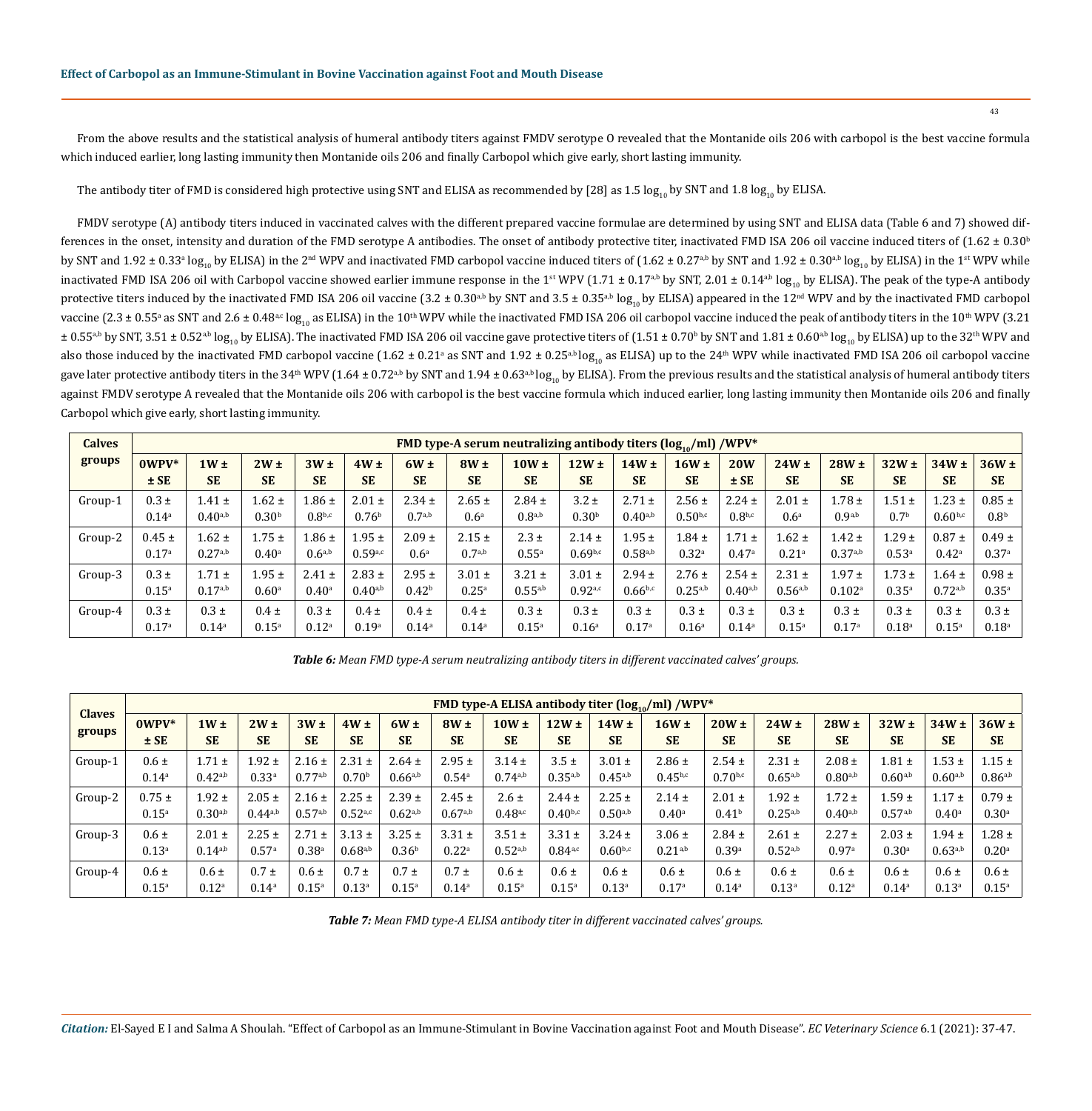Demonstration of FMD type SAT2/Egypt/2012 antibody titers induced in vaccinated calves with the prepared different oil vaccine formulae by using SNT and ELISA data (Table 4 and 5) appeared differences in the onset, intensity and duration of the FMD serotype SAT2/Egypt/2012 antibodies. The onset of protective antibody titer, the inactivated FMD ISA 206 oil vaccine induced titers of (1.62 ± 0.01ª¢ by SNT and 1.92 ± 0.12ª¢ log<sub>10</sub> by ELISA) in the 3™ WPV and inactivated FMD carbopol vaccine induced titers of (1.54 ± 0.36ª by SNT and 1.84 ± 0.40ª log<sub>10</sub> by ELISA) in the 2<sup>nd</sup> WPV while inactivated FMD ISA 206 oil with Carbopol vaccine showed earlier immune response in the 1st WPV (1.53 ± 0.41ª by SNT, 1.83 ± 0.47ª log<sub>10</sub> by ELISA). It is clear that peak of the protective SAT2 antibody titers induced by the inactivated FMD ISA 206 oil vaccine (2.84 ± 0.62<sup>a,c</sup> by SNT and 3.14 ± 0.66<sup>a,b</sup> log<sub>10</sub> by ELISA) appeared in the 12<sup>nd</sup> WPV and by the inactivated FMD carbopol vaccine (2.12 ± 0.32° as SNT and 2.42 ± 0.38°  $\log_{10}$  as ELISA) in the 10th WPV while the inactivated FMD ISA 206 oil carbopol vaccine induced the peak of antibody titers in the 8th WPV (3.09 ± 0.97ª by SNT, 3.39 ± 0.97ª  $\log_{10}$  by ELISA). The protective type- SAT2/Egyptl2012 antibody titers, inactivated FMD ISA 206 oil vaccine showed protective titers of (1.65 ± 0.36% by SNT and 1.95 ± 0.41%  $\log_{10}$  by ELISA) up to the 32 $^{\rm nd}$  WPV and also those induced by the inactivated FMD carbopol vaccine (1.53 ± 0.67ª as SNT and 1.83 ± 0.71ª  $\log_{10}$  as ELISA) up to the 24<sup>th</sup> WPV while inactivated FMD ISA 206 oil carbopol vaccine showed later protective antibody titers in the 34<sup>th</sup> WPV (1.62 ± 0.74<sup>a,b</sup> by SNT and 1.92 ± 0.81<sup>a,b</sup> log<sub>10</sub> by ELISA).

|               |                |                     |                     |                   |                   |                   |              |                   |                   |                   | <b>FMD type-SAT2 serum neutralizing antibody titers (log.</b> $\mu$ ml) /WPV* |              |                   |              |                   |                   |                   |
|---------------|----------------|---------------------|---------------------|-------------------|-------------------|-------------------|--------------|-------------------|-------------------|-------------------|-------------------------------------------------------------------------------|--------------|-------------------|--------------|-------------------|-------------------|-------------------|
| <b>Claves</b> | $0WPV*$        | $1W \pm$            | $2W \pm$            | $3W \pm$          | $4W \pm$          | $6W \pm$          | $8W \pm$     | $10W \pm$         | $12W \pm$         | $14W \pm$         | $16W \pm$                                                                     | $20W \pm$    | $24W \pm$         | $28W \pm$    | $32W \pm$         | $34W \pm$         | $36W \pm$         |
| groups        | $±$ SE         | <b>SE</b>           | <b>SE</b>           | <b>SE</b>         | <b>SE</b>         | <b>SE</b>         | <b>SE</b>    | <b>SE</b>         | <b>SE</b>         | <b>SE</b>         | <b>SE</b>                                                                     | <b>SE</b>    | <b>SE</b>         | <b>SE</b>    | <b>SE</b>         | <b>SE</b>         | <b>SE</b>         |
| Group-1       | $0.3 \pm$      | $0.92 \pm$          | $.43 \pm$           | $.62 \pm$         | $2.13 \pm$        | $2.26 \pm$        | $2.41 \pm$   | $2.65 \pm$        | $2.84 \pm$        | $2.61 \pm$        | $2.57 \pm$                                                                    | $2.34 \pm$   | $2.21 \pm$        | $1.92 \pm$   | $1.65 \pm$        | $1.41 \pm$        | $0.84 \pm$        |
|               | $0.15^{\rm a}$ | 0.03 <sup>b</sup>   | $0.16^{a,b}$        | $0.01^{a,c}$      | $0.35^{a,b}$      | 0.62 <sup>a</sup> | $0.33^{a,b}$ | 0.74a             | $0.62^{a,c}$      | $0.51^{a,b}$      | 0.27 <sup>a</sup>                                                             | $0.47^{a,b}$ | $0.31^{a,c}$      | $0.51^{a,b}$ | $0.36^{a,c}$      | $0.24^{b,c}$      | $0.65^{a,c}$      |
| Group-2       | $0.3 \pm$      | $1.12 \pm$          | $1.54 \pm$          | $.62 \pm$         | $.76 \pm$         | $1.84 \pm$        | $2.01 \pm$   | $2.12 \pm$        | $2.05 \pm$        | $1.96 \pm$        | $1.82 \pm$                                                                    | $1.67 \pm$   | $1.53 \pm$        | $1.14 \pm$   | $0.95 \pm$        | $0.45 \pm$        | $0.3 \pm$         |
|               | $0.13^{\circ}$ | $0.22^{a,b}$        | 0.36 <sup>a</sup>   | $0.05^{b,c}$      | 0.62 <sup>b</sup> | $0.25^{a,c}$      | $0.41^{a,b}$ | 0.32c             | $0.87^{a,c}$      | $0.63^{a,b}$      | 0.40 <sup>c</sup>                                                             | $0.27^{a,b}$ | 0.67a             | $0.22^{a,b}$ | 0.53c             | 0.29 <sup>b</sup> | $0.75^{b,c}$      |
| Group-3       | $0.3 \pm$      | $1.53 \pm$          | $1.69 \pm$          | $2.01 \pm$        | $2.32 \pm$        | $2.74 \pm$        | $3.09 \pm$   | $2.95 \pm$        | $2.74 \pm$        | $2.63 \pm$        | $2.31 \pm$                                                                    | $2.17 \pm$   | $1.94 \pm$        | $1.82 \pm$   | $1.62 \pm$        | $1.62 \pm$        | $1.07 \pm$        |
|               | $0.14^{\circ}$ | $0.41$ <sup>a</sup> | $0.24$ <sup>a</sup> | $0.16^{a,c}$      | $0.43^{a,b}$      | $0.36^{b,c}$      | 0.97a        | 0.63 <sup>b</sup> | $0.43^{a,c}$      | $0.63^{a,b}$      | $0.51^{a,b}$                                                                  | $0.37^{a,c}$ | 0.82 <sup>a</sup> | $0.49^{a,b}$ | $0.86^{a,b}$      | $0.74^{a,b}$      | $0.32^{a,b}$      |
| Group-4       | $0.3 \pm$      | $0.3 \pm$           | $0.4 \pm$           | $0.3 \pm$         | $0.4 \pm$         | $0.4 \pm$         | $0.4 \pm$    | $0.3 \pm$         | $0.3 \pm$         | $0.3 \pm$         | $0.3 \pm$                                                                     | $0.3 \pm$    | $0.3 \pm$         | $0.3 \pm$    | $0.3 \pm$         | $0.3 \pm$         | $0.3 \pm$         |
|               | 0.17a          | $0.14^{\rm a}$      | $0.15^{a}$          | 0.12 <sup>a</sup> | 0.19a             | $0.14^{a}$        | $0.14^{a}$   | $0.15^{\circ}$    | 0.16 <sup>a</sup> | 0.17 <sup>a</sup> | $0.16^{\circ}$                                                                | $0.14^{a}$   | $0.15^{\rm a}$    | 0.17a        | 0.18 <sup>a</sup> | $0.15^{a}$        | 0.18 <sup>a</sup> |

*Table 8: Mean FMD type-SAT2 serum neutralizing antibody titers in different vaccinated calves' groups.*

| <b>Claves</b> |                   |                   |                   |                     |                   |                |              |                   |              |                   | FMD type-SAT2 ELISA antibody titer (log <sub>10</sub> /ml) /WPV* |              |                   |                   |                   |                   |              |
|---------------|-------------------|-------------------|-------------------|---------------------|-------------------|----------------|--------------|-------------------|--------------|-------------------|------------------------------------------------------------------|--------------|-------------------|-------------------|-------------------|-------------------|--------------|
| groups        | $0WPV*$           | $1W \pm$          | $2W \pm$          | $3W \pm$            | $4W \pm$          | $6W \pm$       | $8W \pm$     | $10W \pm$         | $12W \pm$    | $14W \pm$         | $16W \pm$                                                        | $20W \pm$    | $24W \pm$         | $28W \pm$         | $32W \pm$         | $34W \pm$         | $36W \pm$    |
|               | $±$ SE            | <b>SE</b>         | <b>SE</b>         | <b>SE</b>           | <b>SE</b>         | <b>SE</b>      | <b>SE</b>    | <b>SE</b>         | <b>SE</b>    | <b>SE</b>         | <b>SE</b>                                                        | <b>SE</b>    | <b>SE</b>         | <b>SE</b>         | <b>SE</b>         | <b>SE</b>         | <b>SE</b>    |
| Group-1       | $0.6 \pm$         | $1.22 \pm$        | $1.73 \pm$        | $1.92 \pm$          | $2.43 \pm$        | $2.56 \pm$     | $2.71 \pm$   | $2.95 \pm$        | $3.14 \pm$   | $2.91 \pm$        | $2.87 \pm$                                                       | $2.64 \pm$   | $2.51 \pm$        | $2.22 \pm$        | $1.95 \pm$        | $1.71 \pm$        | $1.14 \pm$   |
|               | $0.14^{a}$        | 0.05 <sup>b</sup> | $0.18^{a,b}$      | $0.12^{a,c}$        | $0.40^{a,b}$      | 0.74a          | $0.37^{a,b}$ | 0.81 <sup>a</sup> | $0.66^{a,b}$ | $0.57^{a,b}$      | 0.32 <sup>a</sup>                                                | $0.49^{a,b}$ | $0.35^{a,b}$      | $0.55^{a,c}$      | $0.41^{a,c}$      | $0.35^{b,c}$      | $0.72^{a,c}$ |
| Group-2       | $0.6 \pm$         | $1.42 \pm$        | $1.84 \pm$        | $1.92 \pm$          | $2.06 \pm$        | $2.14 \pm$     | $2.31 \pm$   | $2.42 \pm$        | $2.35 \pm$   | $2.26 \pm$        | $2.12 \pm$                                                       | $1.97 \pm$   | $1.83 \pm$        | $1.44 \pm$        | $1.25 \pm$        | $0.75 \pm$        | $0.6 \pm$    |
|               | 0.12 <sup>a</sup> | 0.29a,b           | $0.40^{\rm a}$    | 0.09 <sup>b,c</sup> | 0.68 <sup>b</sup> | 0.29a,c        | $0.48^{a,b}$ | 0.38c             | $0.91^{a,c}$ | $0.69^{a,b}$      | 0.48c                                                            | $0.34^{a,b}$ | 0.71 <sup>a</sup> | $0.29^{a,b}$      | 0.57c             | 0.34 <sup>b</sup> | $0.82^{b,c}$ |
| Group-3       | $0.6 \pm$         | $1.83 \pm$        | $1.99 \pm$        | $2.31 \pm$          | $2.62 \pm$        | $3.04 \pm$     | $3.39 \pm$   | $3.25 \pm$        | $3.04 \pm$   | $2.93 \pm$        | $2.61 \pm$                                                       | $2.47 \pm$   | $2.24 \pm$        | $2.12 \pm$        | $1.92 \pm$        | $1.92 \pm$        | $1.37 \pm$   |
|               | $0.15^{\circ}$    | 0.47a             | 0.31 <sup>a</sup> | $0.20^{a,c}$        | $0.48^{a,b}$      | $0.43^{b,c}$   | 0.97a        | 0.68 <sup>b</sup> | $0.49^{a,c}$ | $0.68^{a,b}$      | $0.56^{a,b}$                                                     | $0.41^{a,c}$ | 0.89a             | $0.84^{a,b}$      | $0.94^{a,b}$      | $0.81^{a,b}$      | $0.39^{a,b}$ |
| Group-4       | $0.6 \pm$         | $0.6 \pm$         | $0.7 \pm$         | $0.6 \pm$           | $0.7 \pm$         | $0.7 \pm$      | $0.7 \pm$    | $0.6 \pm$         | $0.6 \pm$    | $0.6 \pm$         | $0.6 \pm$                                                        | $0.6 \pm$    | $0.6 \pm$         | $0.6 \pm$         | $0.6 \pm$         | $0.6 \pm$         | $0.6 \pm$    |
|               | $0.15^{\circ}$    | 0.12 <sup>a</sup> | $0.14^{a}$        | $0.15^{a}$          | $0.13^{\circ}$    | $0.15^{\rm a}$ | $0.14^{a}$   | 0.15 <sup>a</sup> | $0.15^{a}$   | 0.13 <sup>a</sup> | 0.17 <sup>a</sup>                                                | $0.14^a$     | $0.13^{a}$        | 0.12 <sup>a</sup> | 0.14 <sup>a</sup> | $0.13^{a}$        | $0.15^{a}$   |

*Table 9: Mean FMD type-SAT2 ELISA antibody titer in different vaccinated calves' groups.*

*\*WPV: Week Post Vaccination.*

*Group (1) vaccinated with the trivalent oil FMD.* 

*Group (2) vaccinated with the trivalent carbomer FMD vaccine.* 

*Group (3) vaccinated with the trivalent oil-carbomer FMD vaccine.* 

*Group (4) kept without vaccination as negative control group.*

*Citation:* El-Sayed E I and Salma A Shoulah. "Effect of Carbopol as an Immune-Stimulant in Bovine Vaccination against Foot and Mouth Disease". *EC Veterinary Science* 6.1 (2021): 37-47.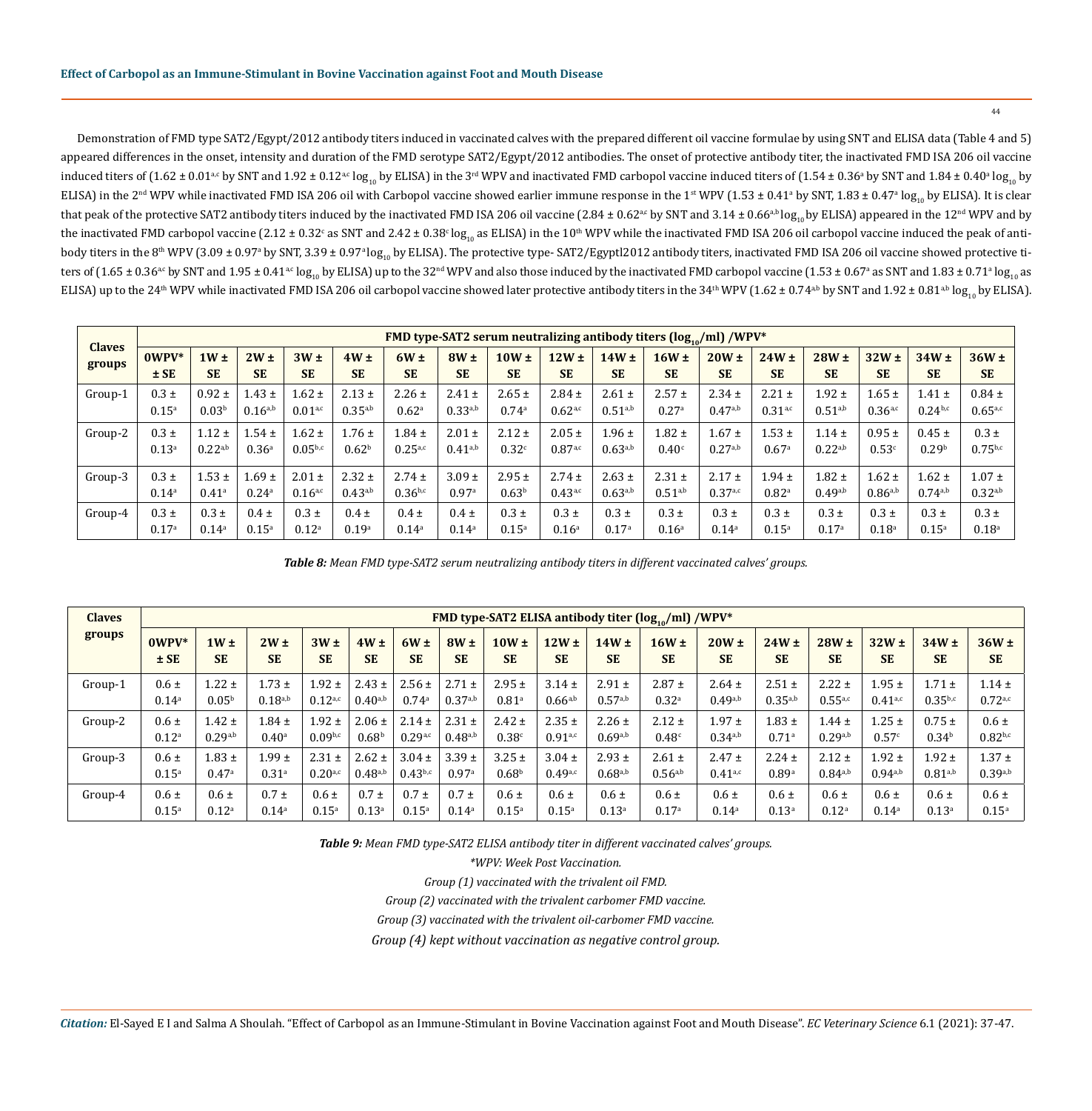The enhancing effect of carbopol on the immune response of vaccinated calves with trivalent FMD vaccine adjuvant with carbopol came in agreement with what obtained by [8,45] reported similar findings with EH-1 and rabies vaccines.

# **Conclusion**

Depending on the present obtained results and the statistical analysis of humeral antibody titers against FMDV serotypes (A; O and SAT2) it could be concluded that the Montanide oils 206 with carbopol is the best vaccine formula which induced earlier, long lasting immunity followed by Montanide oils 206 and finally Carbopol which give early, short lasting immunity.

# **Bibliography**

- 1. [Grubman MJ and Baxt B. "Foot-and-mouth disease".](https://en.wikipedia.org/wiki/Foot-and-mouth_disease) *Clinical Microbiology Reviews* 17 (2004): 465-493.
- 2. Depa PM., *et al*[. "Update on epidemiology and control of foot and mouth disease A menace to international trade and global animal](https://www.researchgate.net/publication/268172696_Update_on_epidemiology_and_control_of_Foot_and_Mouth_Disease_-_A_menace_to_international_trade_and_global_animal_enterprise)  enterprise". *Veterinary World* [5.11 \(2012\): 694-704.](https://www.researchgate.net/publication/268172696_Update_on_epidemiology_and_control_of_Foot_and_Mouth_Disease_-_A_menace_to_international_trade_and_global_animal_enterprise)
- 3. [Satya P. "Vaccination against foot-and-mouth disease virus: Strategies and effectiveness".](https://pubmed.ncbi.nlm.nih.gov/19249976/) *Expert Review of Vaccines* 8.3 (2009): 347- [365.](https://pubmed.ncbi.nlm.nih.gov/19249976/)
- 4. [Aidaros HA. "Regional status and approaches to control and eradication of FMD in the middle east and North Africa".](https://pubmed.ncbi.nlm.nih.gov/12523686/) *Revue Scienti[fique Et Technique \(International Office of Epizootics](https://pubmed.ncbi.nlm.nih.gov/12523686/)* 21.3 (2002): 451-458.
- 5. Abd El-Rahman AO., *et al*[. "Isolation and identification of FMDV during an outbreak of 2006 in Egypt. Kafr El- Sheikh Vet".](https://www.researchgate.net/publication/279527449_INVESTIGATION_OF_FOOT_AND_MOUTH_DISEASE_VIRUS_AT_DIFFERENT_GOVERNORATES_IN_EGYPT) *Journal of Medicine* [4.1 \(2006\).](https://www.researchgate.net/publication/279527449_INVESTIGATION_OF_FOOT_AND_MOUTH_DISEASE_VIRUS_AT_DIFFERENT_GOVERNORATES_IN_EGYPT)
- 6. Abd El-Aty SM., *et al*[. "Isolation and Molecular characterization of foot and mouth disease sat2 virus during outbreak 2012 in Egypt".](https://www.researchgate.net/publication/328662040_Isolation_and_Molecular_Characterization_of_Foot_and_Mouth_Disease_SAT2_Virus_during_Outbreak_2012_in_Egypt)  *[The Journal of Veterinary Advances](https://www.researchgate.net/publication/328662040_Isolation_and_Molecular_Characterization_of_Foot_and_Mouth_Disease_SAT2_Virus_during_Outbreak_2012_in_Egypt)* 3.2 (2013): 60-68.
- 7. [Doel TR. "FMD vaccines".](https://pubmed.ncbi.nlm.nih.gov/12527439/) *Virus Res* 91 (2003): 81-99.
- 8. Mair KH., *et al*[. "Carbopol improves the early cellular immune responses induced by the modified-life vaccine Ingelvac PRRS\(\(R\)\)](https://pubmed.ncbi.nlm.nih.gov/25707990/)  MLV". *[Veterinary Microbiology](https://pubmed.ncbi.nlm.nih.gov/25707990/)* 176 (2015): 352-357.
- 9. Mumford JA., *et al*[. "Antigenicity and immunogenicity of equine influenza vaccines containing a Carbopol adjuvant".](https://pubmed.ncbi.nlm.nih.gov/8150017/) *Epidemiology and Infection* [112 \(1994\): 421-437.](https://pubmed.ncbi.nlm.nih.gov/8150017/)
- 10. Minke JM., *et al*[. "Effective priming of foals born to immune dams against influenza by a canarypox-vectored recombinant influenza](https://pubmed.ncbi.nlm.nih.gov/17559865/)  H3N8 vaccine". *[Journal of Comparative Pathology](https://pubmed.ncbi.nlm.nih.gov/17559865/)* 137.1 (2007): S76-80.
- 11. Vereecken M., *et al*[. "The effect of vaccination on the course of an experimental Salmonella Typhimurium infection in racing pigeons".](https://pubmed.ncbi.nlm.nih.gov/19184839/)  *Avian Pathology*[, 29 \(2000\): 465-471.](https://pubmed.ncbi.nlm.nih.gov/19184839/)
- 12. Jacqueline Gelfi., *et al*[. "Safety and efficacy of an inactivated Carbopol-adjuvanted Goose haemorrhagic polyomavirus vaccine for do](https://pubmed.ncbi.nlm.nih.gov/20390545/)mestic geese". *[Avian Pathology, Taylor and Francis](https://pubmed.ncbi.nlm.nih.gov/20390545/)* 39.02 (2011): 111-116.
- 13. Naglaa I Aly., *et al*[. "Efficacy of using Carbopol as an adjuvant for Tissue Culture Inactivated Rabies Vaccine".](https://javs.journals.ekb.eg/article_103395.html) *Journal of Applied Veterinary Sciences* [5.3 \(2020\): 103-107.](https://javs.journals.ekb.eg/article_103395.html)
- 14. Gualandi GL., *et al*[. "The ability by different preparations of porcine parvovirus to enhance humoral immunity in swine and guinea](https://pubmed.ncbi.nlm.nih.gov/3216795/)  pigs". *Microbiologica* [11 \(1988\): 363-369.](https://pubmed.ncbi.nlm.nih.gov/3216795/)

*Citation:* El-Sayed E I and Salma A Shoulah. "Effect of Carbopol as an Immune-Stimulant in Bovine Vaccination against Foot and Mouth Disease". *EC Veterinary Science* 6.1 (2021): 37-47.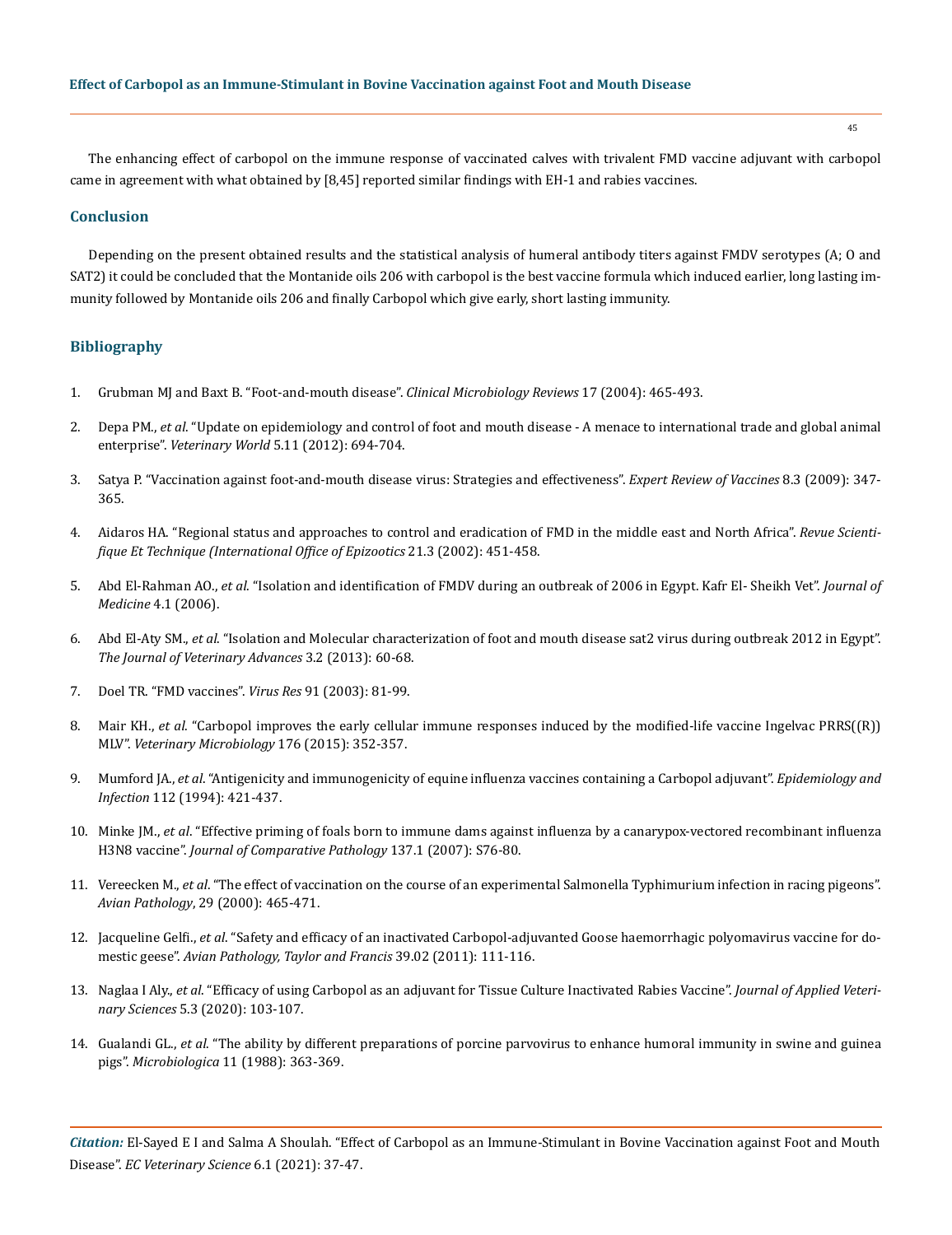# **Effect of Carbopol as an Immune-Stimulant in Bovine Vaccination against Foot and Mouth Disease**

- 15. Hoogland MJ., *et al*[. "Effects of adjuvants on porcine circovirus type 2-associated lesions".](https://www.aasv.org/shap/issues/v14n3/v14n3p133.html) *Journal of Swine Health and Production* 14 [\(2006\): 133-139.](https://www.aasv.org/shap/issues/v14n3/v14n3p133.html)
- 16. Liu IK., *et al*[. "Persistence of anti-zonae pellucidae antibodies following a single inoculation of porcine zonae pellucidae in the domes](https://pubmed.ncbi.nlm.nih.gov/15695612/)tic equine". *Reproduction* [129 \(2005\): 181-190.](https://pubmed.ncbi.nlm.nih.gov/15695612/)
- 17. Tollersrud T., *et al*[. "Antibody responses in sheep vaccinated against Staphylococcus aureus mastitis: a comparison of two experimen](https://pubmed.ncbi.nlm.nih.gov/12507034/)tal vaccines containing different adjuvants". *[Veterinary Research Communications](https://pubmed.ncbi.nlm.nih.gov/12507034/)* 26 (2002): 587-600.
- 18. Lai RP., *et al*[. "Mixed adjuvant formulations reveal a new combination that elicit antibody response comparable to Freund's adju](https://pubmed.ncbi.nlm.nih.gov/22509385/)vants". *PLoS ONE* [7 \(2012\): e35083.](https://pubmed.ncbi.nlm.nih.gov/22509385/)
- 19. Dey AK., *et al*[. "Use of a polyanionic carbopol, Carbopol971P, in combination with MF59, improves antibody responses to HIV-1 enve](https://pubmed.ncbi.nlm.nih.gov/22366638/)lope glycoprotein". *Vaccine* [30 \(2012\): 2749-2759.](https://pubmed.ncbi.nlm.nih.gov/22366638/)
- 20. Krashias G., *et al*[. "Potent adaptive immune responses induced against HIV-1 gp140 and influenza virus HA by a polyanionic carbo](https://pubmed.ncbi.nlm.nih.gov/20132920/)pol". *Vaccine* [28 \(2010\): 2482-2489.](https://pubmed.ncbi.nlm.nih.gov/20132920/)
- 21. Gartlan Kate H., *et al*[. "Sterile inflammation induced by Carbopol elicits robust adaptive immune responses in the absence of patho](https://pubmed.ncbi.nlm.nih.gov/27005810/)[gen-associated molecular patterns".](https://pubmed.ncbi.nlm.nih.gov/27005810/) *Vaccine* (2016).
- 22. Xuan H., *et al*[. "Establishment of persistent infection with foot and mouth disease virus in BHK-21 cells".](https://virologyj.biomedcentral.com/articles/10.1186/1743-422X-8-169) *Virology Journal* 8 (2011): [169.](https://virologyj.biomedcentral.com/articles/10.1186/1743-422X-8-169)
- 23. [Reed LJ and Muench H. "A simple method for estimating fifty percent \(50%\) end points".](https://academic.oup.com/aje/article-abstract/27/3/493/99616) *The American Journal of Tropical Medicine and Hygiene* [27 \(1938\): 493-497.](https://academic.oup.com/aje/article-abstract/27/3/493/99616)
- 24. Health Protection Agency. Complement fixation tests. Issue No. 3 Issue date 11.12.09 Issued by: Standards unit, Department for Evaluations, standards and Training p1 of 23 (2009).
- 25. [Barteling SJ and Cassim NI. "Very fast \(and safe\) inactivation of FMD virus and entero viruses by a combination of Binary ethyl](https://pubmed.ncbi.nlm.nih.gov/15742659/)[enimine and formaldehyde. Schudel A, Lombard M \(eds\): Control of infections animal disease by vaccination".](https://pubmed.ncbi.nlm.nih.gov/15742659/) *Biol Basel Kager* 119 [\(2004\): 449-455.](https://pubmed.ncbi.nlm.nih.gov/15742659/)
- 26. Ismail AH., *et al*[. "Optimization of the inactivation process of FMD virus serotype SAT-2 by binary ethyleneimine \(BEI\)".](https://www.researchgate.net/publication/312295836_Optimization_of_the_Inactivation_Process_of_FMD_Virus_Serotype_SAT-2_by_Binary_Ethyleneimine_BEI) *Journal of [Veterinary Advances](https://www.researchgate.net/publication/312295836_Optimization_of_the_Inactivation_Process_of_FMD_Virus_Serotype_SAT-2_by_Binary_Ethyleneimine_BEI)* 3.3 (2013): 117-124.
- 27. [Yu M and Vajdy M. "A novel retinoic acid, catechin hydrate and mustard oil-based emulsion for enhanced cytokine and antibody re](https://pubmed.ncbi.nlm.nih.gov/21272602/)[sponses against multiple strains of HIV-1 following mucosal and systemic vaccinations".](https://pubmed.ncbi.nlm.nih.gov/21272602/) *Vaccine* 29 (2011): 2429-2436.
- 28. [OIE World Organisation for Animal Health \(2017\): Manual of diagnostic tests and vaccines for terrestrial animals, OIE, Paris \(2017\).](https://www.oie.int/standard-setting/terrestrial-manual/)
- 29. Ferreira MEV. "Prubade microneutralization poraestudies de anticueropos de la fibre aftosa". 13<sup>th</sup> Centropanamericano Fiebre Aftosa 21-22 (1976): 17-24.
- 30. Voller A., *et al*. "Micro plate enzyme immuno assay for the immuno diagnosis of virus infection". *The American Society for Microbiology*  (1976): 506-512.
- 31. Slater TF., *et al*[. "Studies on succinate-tetrazolium reductase system: III. Points of coupling of four different tetrazolium salts".](https://www.sciencedirect.com/science/article/abs/pii/0006300263905134) *Bio[chemical Biophysical Acta](https://www.sciencedirect.com/science/article/abs/pii/0006300263905134)* 77 (1963): 383-393.
- 32. EL-Naggar H. "Preparation of inactivated lyophilized NDV vaccine". M.V.Sc in Veterinary Science (Virology). Cairo University (2012).

*Citation:* El-Sayed E I and Salma A Shoulah. "Effect of Carbopol as an Immune-Stimulant in Bovine Vaccination against Foot and Mouth Disease". *EC Veterinary Science* 6.1 (2021): 37-47.